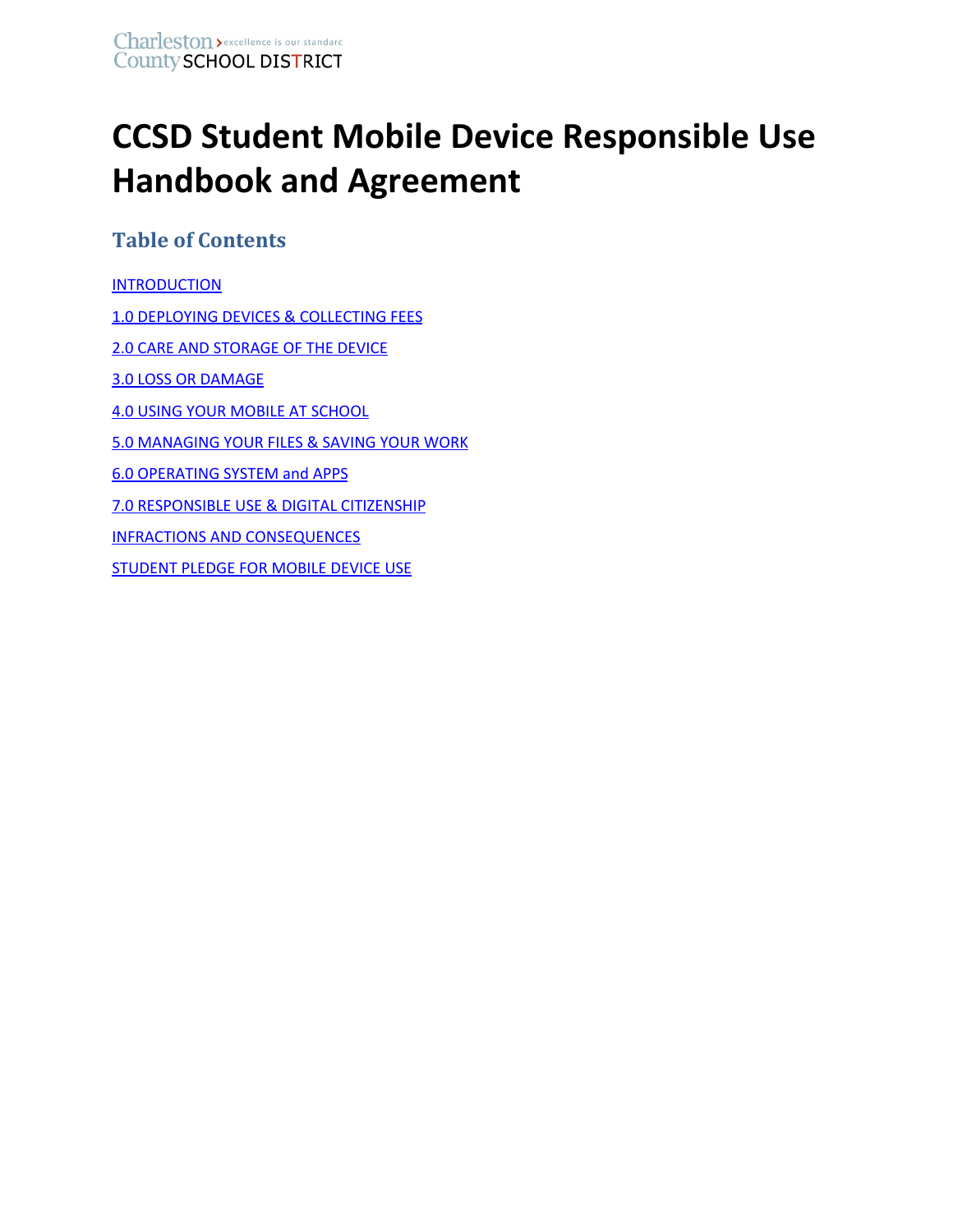# **INTRODUCTION**

Personalized learning is a learner-centered approach to education, with a focus on 21st century skills such as collaboration, creativity, communication and critical thinking, as well as a connection to individual interests and aspirations. To help prepare for the transition to college and the 21st century workplace, learners must be active participants in relevant, engaging and real-world learning experiences that move beyond the traditional classroom.



Mobile technologies (such as iPads and Chromebooks) provide the opportunity to better engage students in the content when innovative

practices are used to meet their diverse needs. **As we deploy mobile devices into the hands of students** and teachers, we do so in support of preparing students to be active participants of the 21st century **workforce.**

# <span id="page-1-0"></span>**1.0 DEPLOYING DEVICES & COLLECTING FEES**

The procedures and information within this handbook apply to all student devices at CCSD schools during and outside of school when applicable. Teachers may set additional requirements for use in their classrooms.

# **1.1 Receiving your Mobile Device**

#### **FOR TAKE-HOME ONLY**:

- Parents and students must attend an orientation session together before checking out a take-home device
- A take-home fee must be paid before the device can be issued to the student ○ See fee schedule below

#### FOR ALL SCHOOLS:

- **Parents and students must both sign and return the Student Mobile Device Responsible Use Agreement form**. For non take-home schools, this form will be distributed at the beginning of the semester in which the student devices are being deployed.
- The Mobile Device usage fee schedule is as follows:
	- → Take home use: \$35 per student (if Mobile Device isn't taken home until 2nd semester - \$25 per student)

#### **All uncollected iPad fees are the responsibility of the school**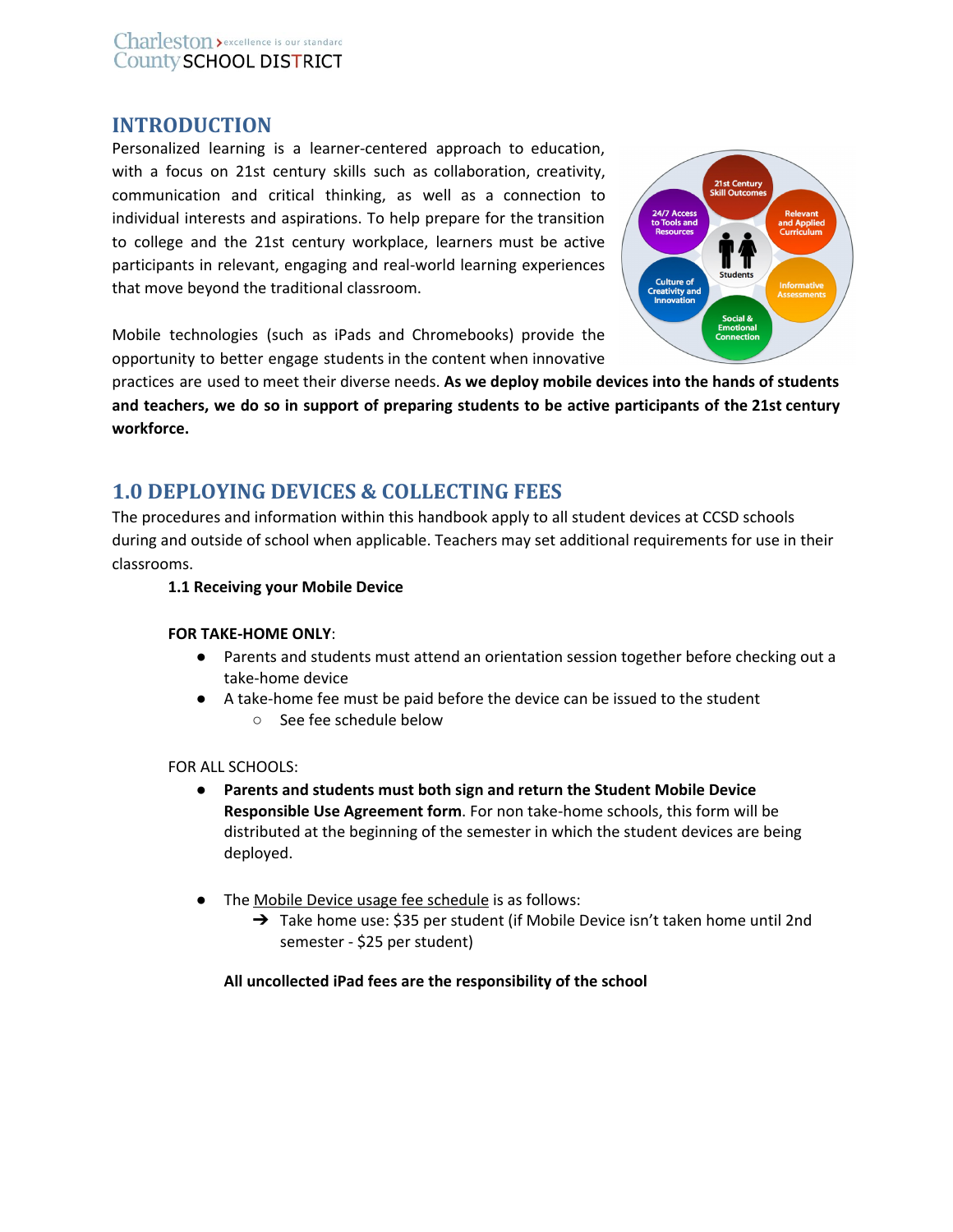#### **1.2 Returning your Mobile Device**

Device accessories (such as charging cords, bricks and cases) that are furnished by the school must be returned with only normal wear and no alterations to avoid paying a replacement fee. If a student transfers, withdraws, is suspended or expelled, or terminates enrollment at a CCSD school for any reason, he/she must return the device with accessories on the date of termination. **The student will be charged the cost of any items not returned.**

# <span id="page-2-0"></span>**2.0 CARE AND STORAGE OF THE STUDENT MOBILE DEVICE**

Student devices are school property and all users will follow the Student Device Responsible Use Agreement, the CCSD Technology Responsible Use Policy and the CCSD Student Code of Conduct for these technologies. Students are responsible for the general care of the devices they have been issued by the school. Devices that are broken or fail to work properly must be taken to the designated school personnel for an evaluation of the equipment as soon as possible.

# **2.1 Mobile Device Identification**

Student devices will be labeled in the manner specified by CCSD. Devices can be identified in the following ways:

- Serial number
- CCSD asset tag sticker
- Designated picture as wallpaper for both the Lock Screen and /or Home Screen

### **2.2 General Procedures and Precautions**

Students are responsible for maintaining their mobile devices and keeping them in good working order.

- Student devices must never be left in a locker, unlocked car, or any unsupervised area in school or outside of school; Cords must be inserted carefully into the device to prevent damage
- Devices must remain free of any writing, drawing, stickers, graphics or labels that are not the issued property of CCSD
- Devices must not be exposed to direct sunlight, excessive heat, or severe cold
- Devices should not be placed near magnets; Magnets are known to damage computerized equipment such as computers and tablets
- TAKE-HOME: Students are responsible for keeping their assigned device's battery charged each school day; this charging should take place at home during the night prior to school
- NON TAKE-HOME: Devices must be returned to the appropriate teacher or home room before leaving school each day as directed by the teacher and/or school administration for charging and storage

# **2.3 Screen Care**

Device screens can be damaged if subjected to rough treatment. iPad screens are particularly sensitive to damage from excessive pressure

- iPads must always be inside the protective case when carried
	- o Do not place anything in the case that will press against the screen (iPads)
- Do not lean on the top of the device when it is closed
- Do not place anything near the device that could put pressure on the screen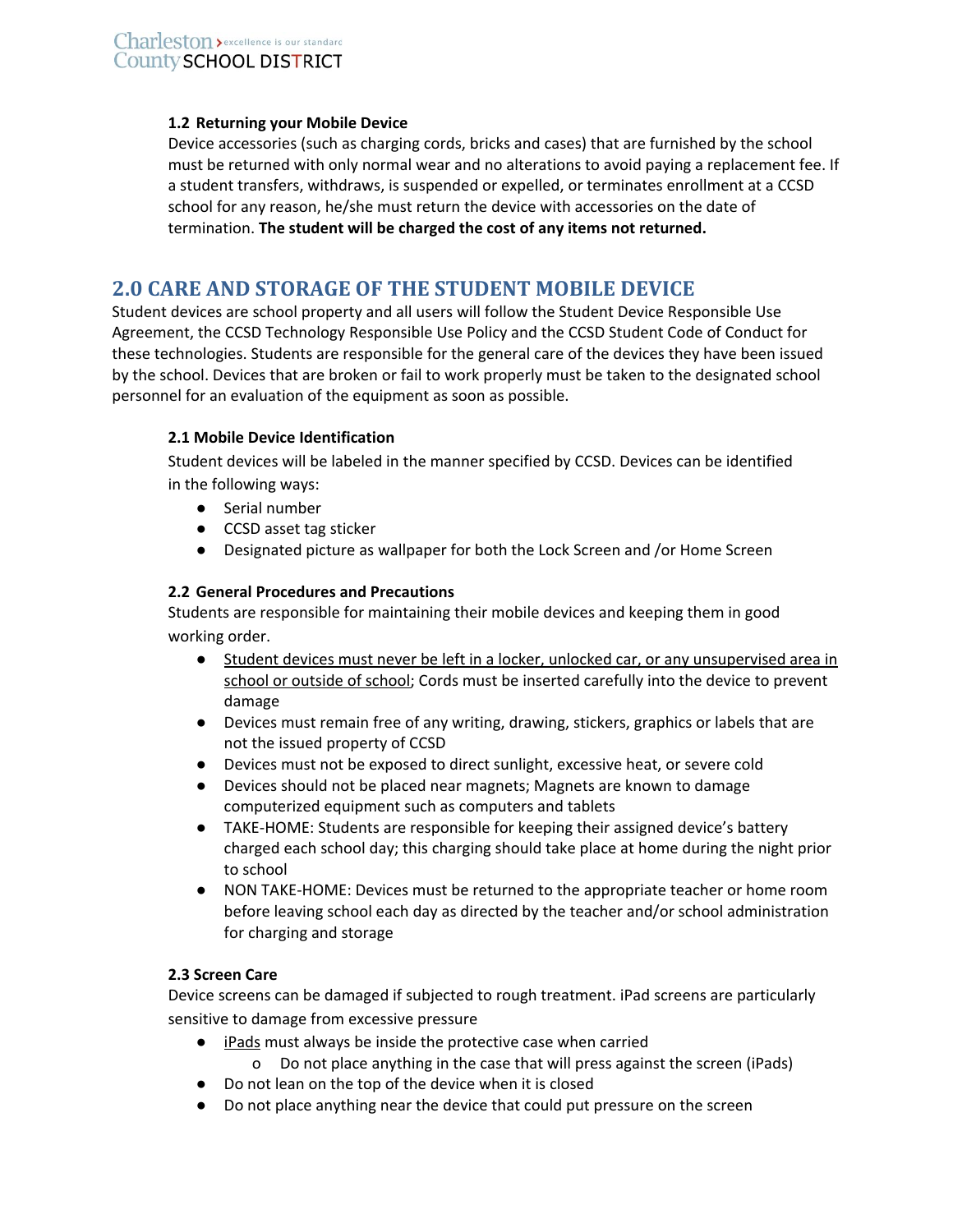- Do not bump the device against lockers, walls, car doors, floors, etc. as it could eventually break the screen
- Only use a clean, dry, soft cloth or anti-static cloth to clean the screen; No cleansers of any type should be used on the screen

#### **2.4 Storing Your Mobile Device**

When students are not using the devices at school, they should be stored in the teacher designated area in the classroom.

- TAKE-HOME: Students are expected to take their devices home every day after school; Devices should not be stored in a student's vehicle
	- o If a student is not approved for device take-home privileges, he/she must check the device in following the established school procedures
	- o Nothing should be placed on top of the device when stored
	- o If a student needs a secure place to store the device, he/she may check it in for storage with designated school personnel

### **2.5 Mobile Devices Left in Unsupervised Areas**

Under no circumstances should devices be left unsupervised by the student. Unsupervised areas include the school grounds, lunchroom, computer lab, locker rooms, library, unlocked classrooms, hallways and any area without supervision. Any device left in these areas is in danger of being stolen. If an device is found in an unsupervised area, it will be taken to the main office**. Leaving an device in an unsupervised area is considered an infraction of the Student Mobile Device Responsible Use Agreement.**

# <span id="page-3-0"></span>**3.0 LOSS OR DAMAGE**

If a student mobile device is damaged, lost, or stolen, the following guidelines must be followed.

# **3.1 Damaged Mobile Devices**

Student devices that malfunction or are damaged must be reported to designated school personnel immediately.

- The school will be responsible for sending devices that malfunction or are accidentally damaged to CCSD Tech Support
- CCSD DOES NOT cover intentional damage to devices; If it has been determined by the school that there was intentional damage to an device, the student/parent is responsible for full payment of the damage
- TAKE-HOME: If the device is damaged due to misuse, neglect or accident, the student will not be allowed to take the device home (unless it is agreed upon by the student and school that a case that will provide greater protection is purchased by the student)

#### **3.2 Missing, Stolen or Vandalized Mobile Devices**

Devices that are missing or stolen while either on or off school property must be reported immediately to designated school personnel. Devices that are not brought to school (in schools using the take home model) for three consecutive days will be considered missing. Action will be taken by the District to track missing/stolen devices to recover them, and appropriate consequences outlined in the Student Code of Conduct will be administered.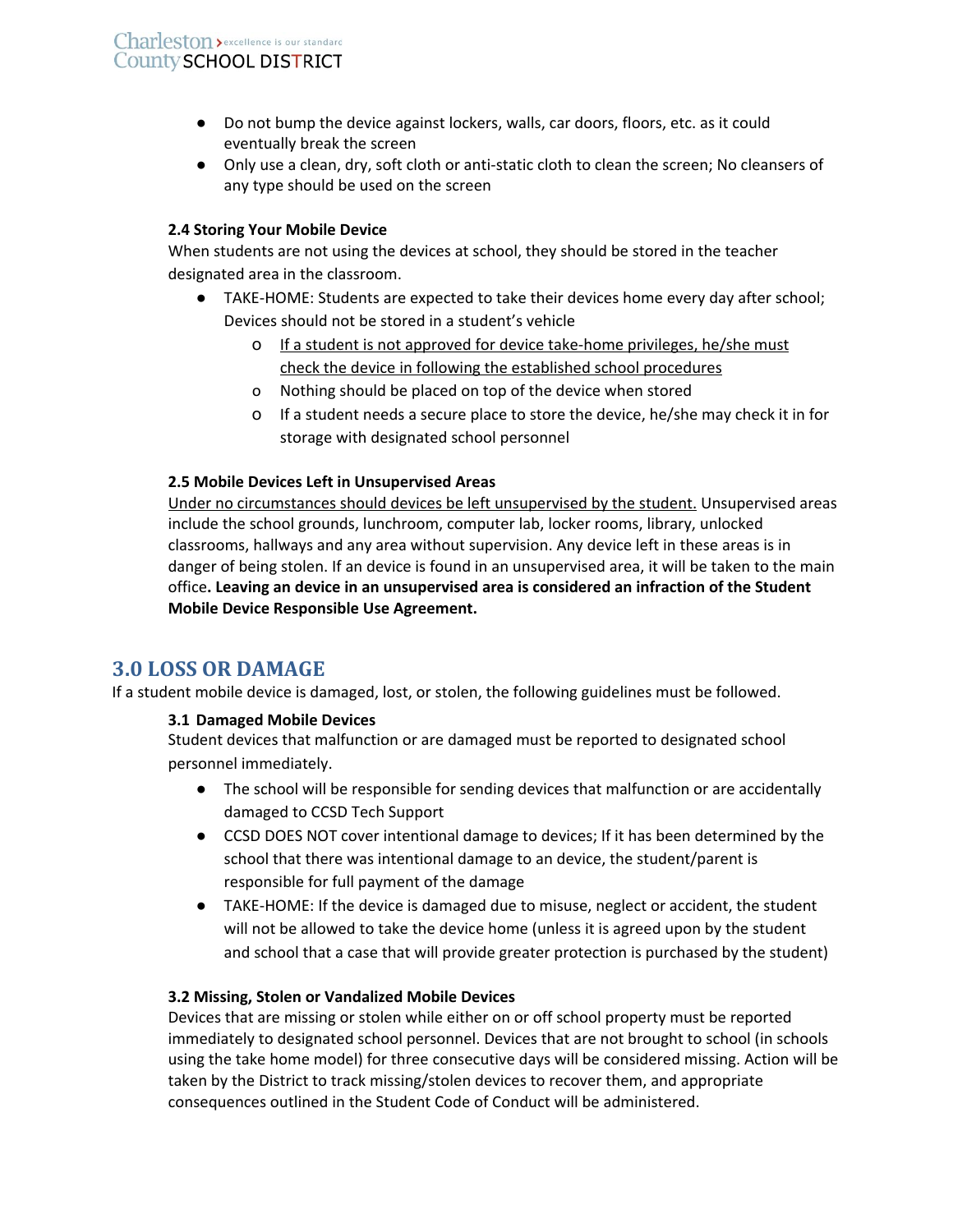- IPADS: CCSD utilizes Mobile Device Management software (MDM) to manage all devices in the District; when an device is deemed missing or stolen, CCSD may use the MDM to locate, disable and lock the device
- THEFT AND VANDALISM: In cases of theft, vandalism, and other criminal acts, a police report MUST be filed by the student and/or parent; a copy of the police/fire report must be provided to the main office
- **● Students/parents will be held responsible for full payment for the replacement of any assigned CCSD student mobile devices that are not returned to school and accounted for (stolen off campus or lost).**

# <span id="page-4-0"></span>**4.0 USING YOUR MOBILE DEVICE AT SCHOOL**

Mobile devices are intended for use at school each day. In addition to teacher expectations for device use, school messages, announcements, calendars and schedules may be accessed using the device when applicable. Students must bring the device to all classes unless specifically instructed not to do so by their teachers.

# **FOR TAKE-HOME ONLY:**

# **4.1 Mobile Devices Left at Home**

In schools using the take home model, if a student leaves the device at home, he/she is responsible for completing course work as if the device were present.

# **4.2 Charging your Mobile Device's Battery**

Student devices must be brought to school each day fully charged.

# **4.3 Home Internet Access**

Students are allowed to access wireless Internet networks on their devices in order to have wi-fi access outside of school. Keep in mind that CCSD does NOT provide Internet filtering outside of the district's network. **Parents/guardians are responsible for the online activities and behavior of their children.**

# **ALL SCHOOLS:**

# **4.4 Lock Screen and Wallpaper**

*Inappropriate pictures may not be used as the Lock Screen and Wallpaper. Inappropriate pictures include but are not limited to the presence of weapons, pornographic materials, inappropriate language, tobacco, alcohol, drug, gang related symbols or pictures. Use of any inappropriate pictures on the device will result in disciplinary actions per CCSD Student Code of Conduct.*

# **4.5 Media Stored on Mobile Devices**

The student device has limited storage and this storage is designated for educational use. Inappropriate content is NOT allowed on the device. *Inappropriate content includes but is not limited to music, videos, podcasts, pictures, documents, presentations and apps that contain the presence of weapons, pornographic materials, inappropriate language or lyrics, tobacco, alcohol, drug, gang related symbols or pictures.*

● Sound must be muted at all times or ear buds/headphones used unless permission is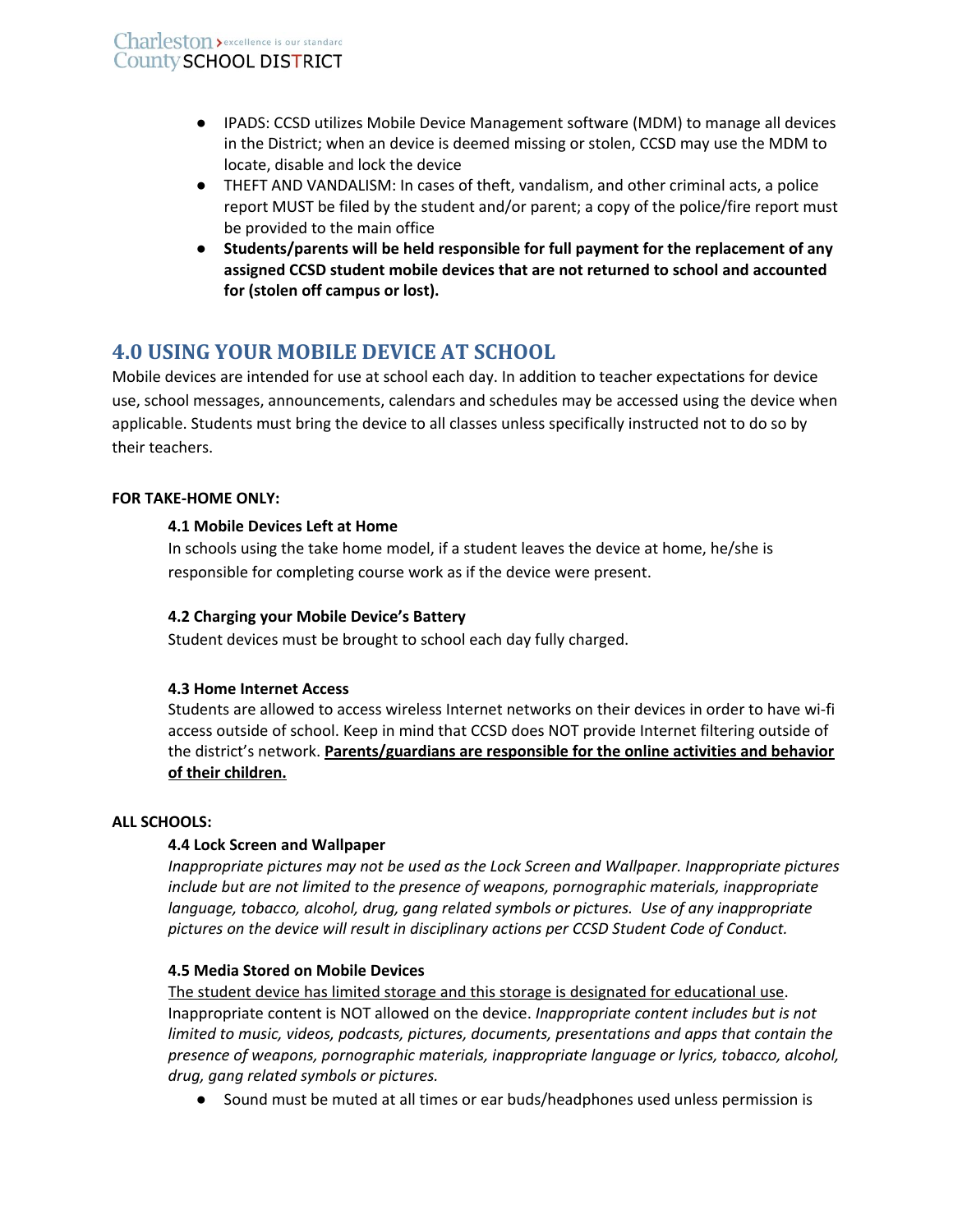obtained from the teacher for instructional purposes

● The device has limited storage and educational use has top priority; If non-educational, personal content is on the device and storage space is needed, students must delete the non-educational content to make room for required content

# <span id="page-5-0"></span>**5.0 MANAGING YOUR FILES & SAVING YOUR WORK**

#### **5.1 Saving to the Student Device**

Some storage space will be available on the student device, BUT it will NOT be backed up in case of re-imaging; it is the student's responsibility to ensure that work is not lost due to mechanical failure or accidental deletion

#### **5.2 Network Connectivity**

CCSD makes no guarantee that the District network will be up and running 100% of the time; when the network is down, the District will not be responsible for inaccessible, lost, or missing data

# <span id="page-5-1"></span>**6.0 OPERATING SYSTEM AND APPS**

#### **6.1 District-Installed Apps**

Apps installed by CCSD and/or the school must remain on the device in usable condition and be easily accessible at all times. From time to time, the school may add apps for use in a particular course. Periodic checks may be made by designated staff to ensure that students have not removed required apps or added inappropriate content.

#### **6.2 Additional Apps**

All devices are initially deployed with a set of base apps. Students with district-approved Apple IDs or Chrome Store logins will follow the established procedures when instructed by their teachers to install required apps. Students will be required to remove personal apps and content if space is needed for educational apps or content.

#### **6.3 Inspection**

Students may be selected at random to provide their CCSD-issued mobile devices for inspection by any designated staff members at school.

#### **6.4 Operating System and App Updates**

Updated versions of the operating system and apps are available from time to time. The District and school will provide information as needed regarding updates for the operating system and/or apps.

# <span id="page-5-2"></span>**7.0 RESPONSIBLE USE & DIGITAL CITIZENSHIP**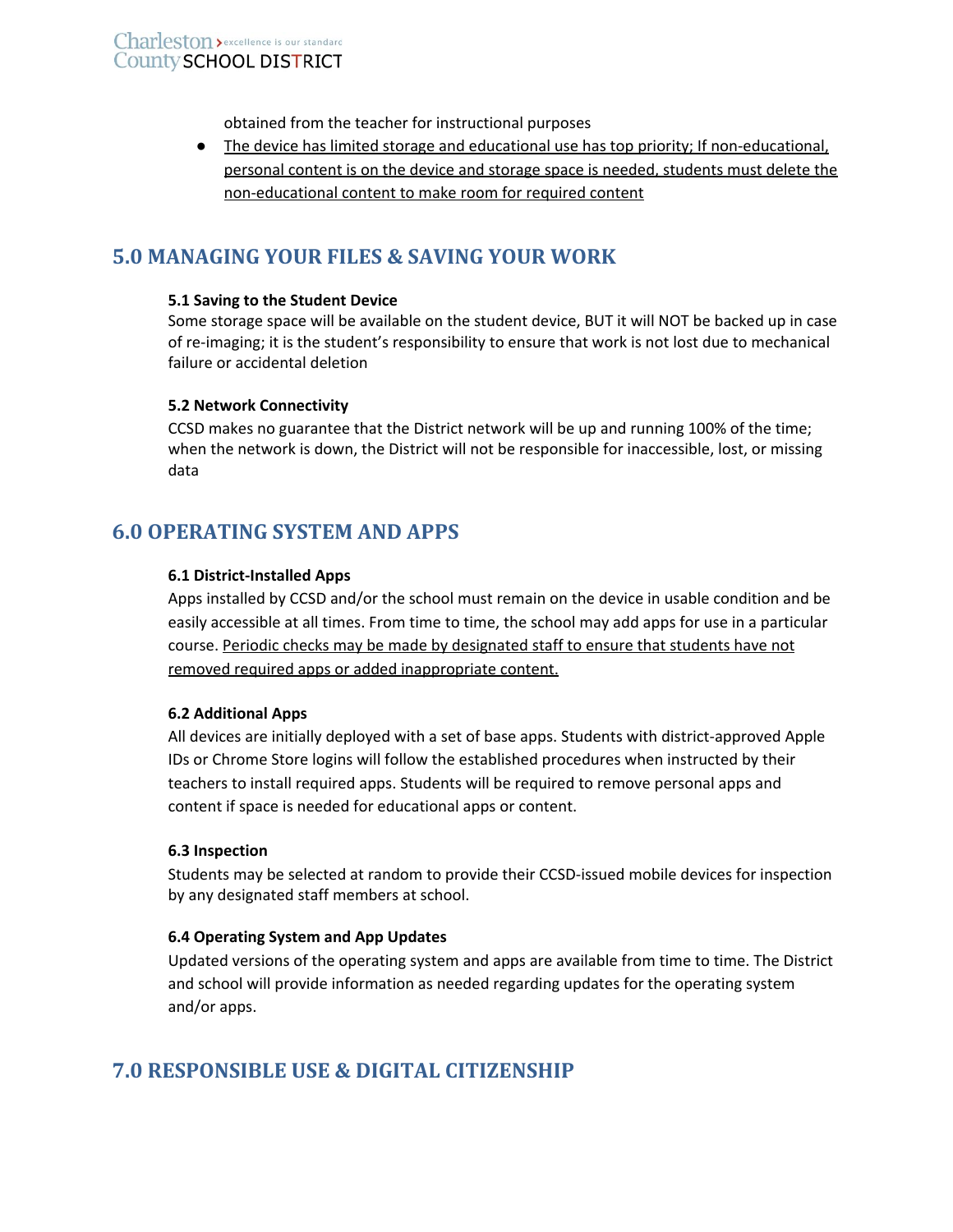### **7.1 Statement of Responsibility**

The use of the network is a privilege. The user is responsible for what he/she says and does on the network. It is important for the user to stop and think before communicating and to show respect for others and for their ideas. Student users must assume that none of their data is private or confidential. Any communication or data may be subject to review by District and/or school administration.

Wireless Internet access (wi-fi) is available on every device. Network administrators will make reasonable efforts to maintain reliable service. They cannot, however, absolutely guarantee that the system will always be available or operating correctly.

# **7.2 Parent/Guardian Responsibilities**

It is expected that parents/guardians talk with their children about digital citizenship. This includes discussing the dangers and consequences of cyberbullying, inappropriate use, and other misuses of the Internet. Parents must require appropriate use of technologies at school and at home. Common Sense Media is the adopted digital citizenship curriculum of CCSD.

### **7.3 School and District Responsibilities**

- CCSD provide Internet access to its students
- CCSD provides Internet filtering/blocking of inappropriate materials in compliance with the Children's Internet Protection Act (CIPA) while using the CCSD Internet system; (This does not pertain to Internet access outside of school)
- CCSD reserves the right to review, monitor and restrict information stored on or transmitted via district owned equipment and to investigate inappropriate use of resources
- CCSD schools will provide mobile device instruction and guidance to students and encourage student adherence to the *CCSD Student Mobile Device Responsible Use Agreement* and the *CCSD Technology Acceptable Use Policy*

#### **7.4 Student Responsibilities**

- Students will use CCSD technologies in a responsible and ethical manner
- Students will follow school rules concerning behavior and communication that apply to District network use, the CCSD Student Mobile Device Responsible Use Agreement and the CCSD Technology Acceptable Use Policy; This policy is available online and in the student handbook
- Students will use all technology resources in an appropriate manner so as not to damage school equipment; "Damage" includes, but is not limited to, the loss of data resulting from delays, non-deliveries or service interruptions caused by the students' own negligence, errors or omissions; Use of information obtained via CCSD's Internet system is at the user's own risk; The District denies any responsibility for the accuracy or quality of information obtained through the CCSD Internet system
- Students will help CCSD protect the District network and devices by contacting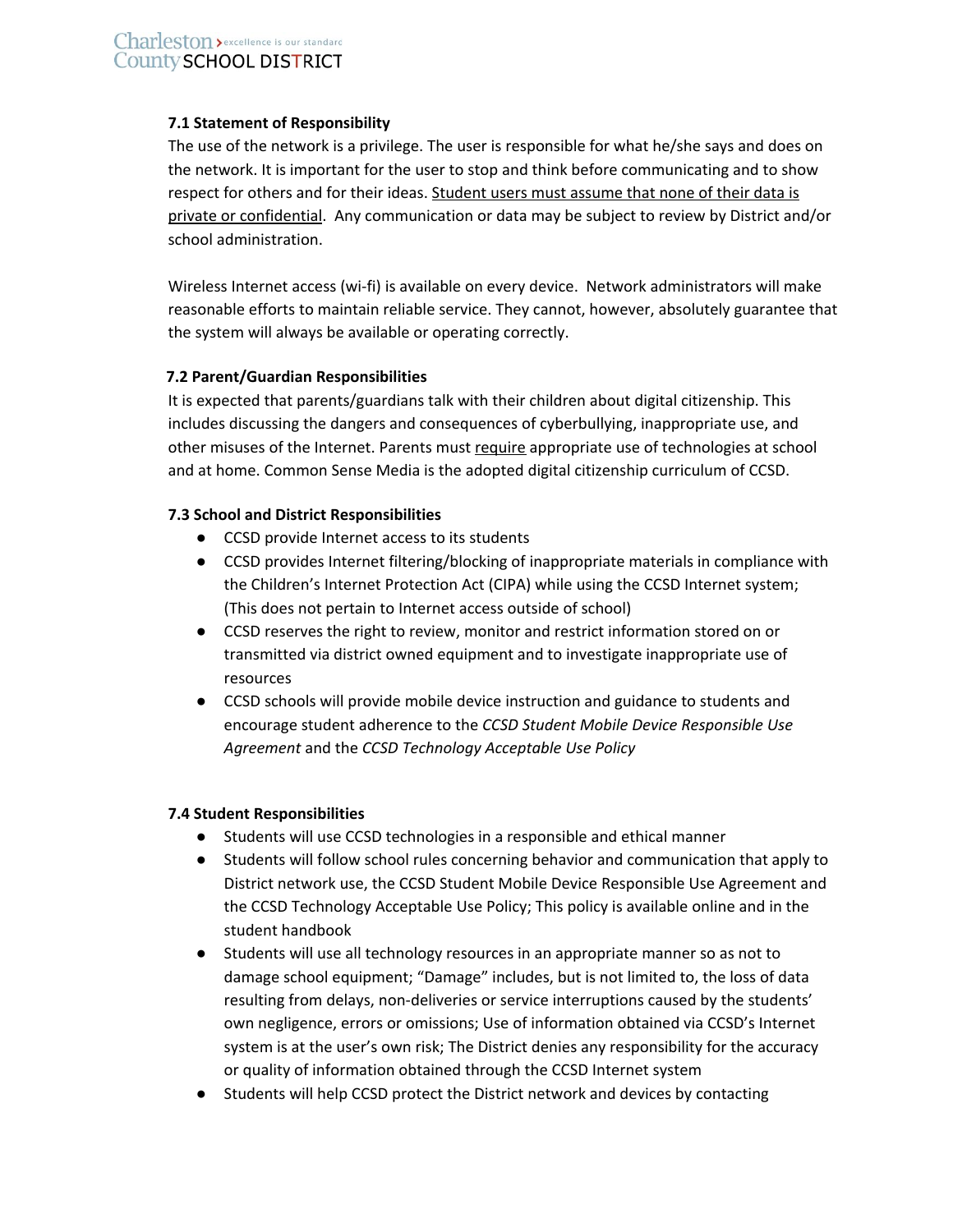designated school personnel about any security problems they may encounter

- Students will monitor all activity on their account(s)
- If a student should receive an electronic message containing inappropriate or abusive language, or if the subject matter is questionable, he/she is asked to inform a teacher or other designated staff member (and if applicable print a copy and turn it into designated school personnel)
- Students will turn in the device to their school at the end of each school year; Students who graduate early, withdraw, are suspended or expelled, or terminate enrollment at a CCSD school for any reason must return the device on the date of termination

# **7.5 Student Discipline**

The violations and consequences outlined by this Student Mobile Device Responsible Use Handbook and Agreement are aligned with the CCSD Student Code of Conduct levels of infractions. The discipline procedures in the CCSD Student Code of Conduct address all levels of offenses, including stealing and destruction of school or personal property. This applies to all CCSD property, including school-assigned mobile devices. Depending on the seriousness of the offense, students may lose device usage rights and/or network privileges or may be suspended or in extreme cases expelled.

# <span id="page-7-0"></span>**INFRACTIONS AND CONSEQUENCES**

Infractions and consequences are determined by an individual school's administration. If a student does not meet behavior expectations and responsible use, infractions and consequences will occur. The administration reserves the right to deny students access to devices at their discretion both inside and outside of school.